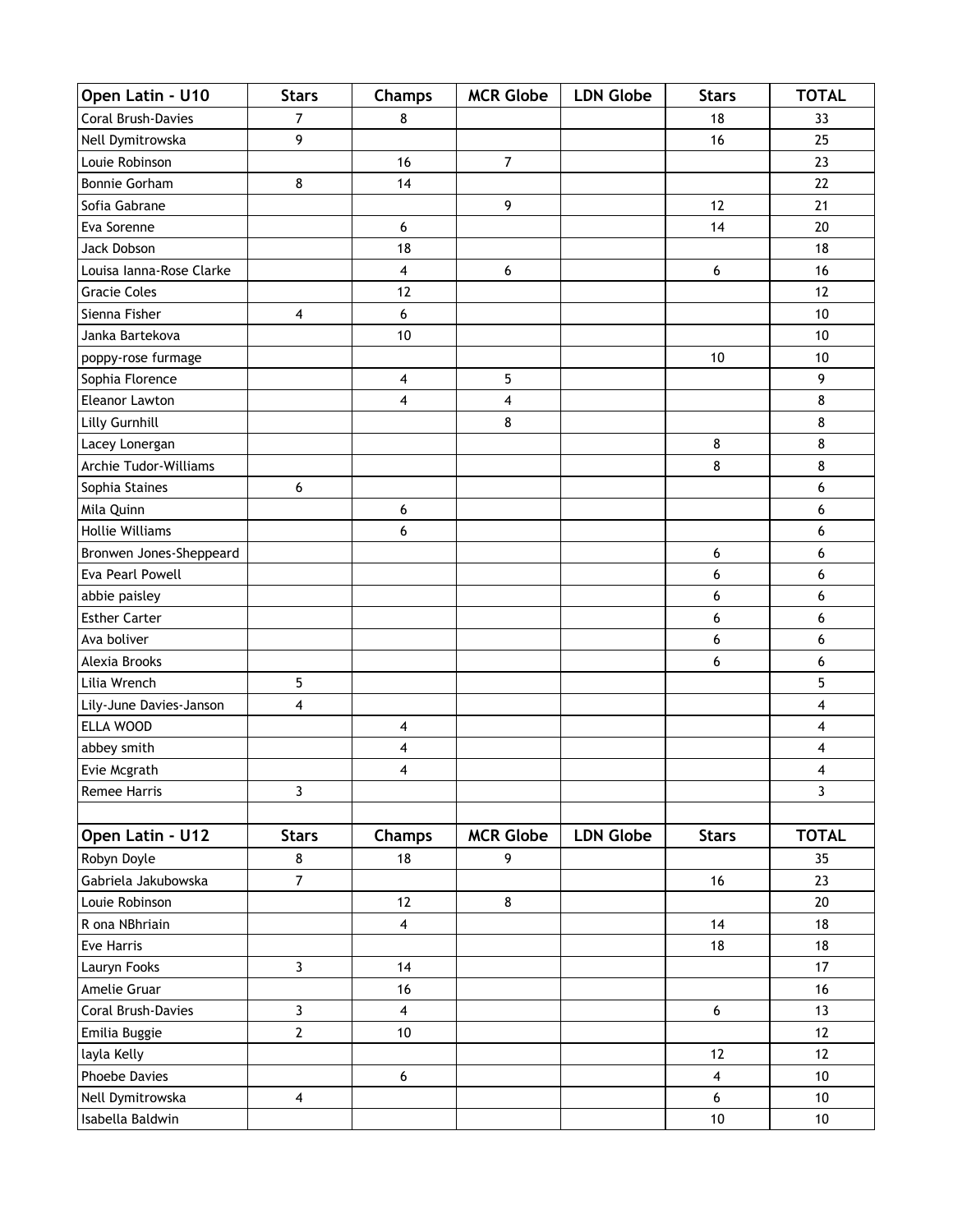| Eva Irimia                  | 9                |                         |                         |                  |                         | 9              |
|-----------------------------|------------------|-------------------------|-------------------------|------------------|-------------------------|----------------|
| <b>Eleanor Waller</b>       | 3                | 6                       |                         |                  |                         | 9              |
| Miruna Avram                |                  | 4                       | 5                       |                  |                         | 9              |
| <b>Gracie Coles</b>         |                  | 8                       |                         |                  |                         | 8              |
| Eva Sorenne                 |                  | 4                       |                         |                  | 4                       | 8              |
| Ruby Byrne                  |                  |                         |                         |                  | 8                       | 8              |
| Lilly Gurnhill              |                  |                         | 7                       |                  |                         | 7              |
| Sienna Fisher               |                  | 6                       |                         |                  |                         | 6              |
| Siena Upton                 |                  | 6                       |                         |                  |                         | 6              |
| <b>Scarlett Hargreaves</b>  |                  | 6                       |                         |                  |                         | 6              |
| Ruby Anderson               |                  | 6                       |                         |                  |                         | 6              |
| Ella Gunstone               |                  | 6                       |                         |                  |                         | 6              |
| <b>Elise Taylor</b>         |                  | 6                       |                         |                  |                         | 6              |
| Gracie howe                 |                  | 6                       |                         |                  |                         | 6              |
| Sophia Florence             |                  |                         | 6                       |                  |                         | 6              |
| Victoria Hrytsayenko        | $\boldsymbol{2}$ |                         |                         |                  | 4                       | 6              |
| Nanci Todd                  |                  |                         |                         |                  | 6                       | 6              |
| Gracie Smith-Thompson       |                  |                         |                         |                  | 6                       | 6              |
| Olivia Bassett              |                  |                         |                         |                  | 6                       | 6              |
| Jessica Andrei              |                  |                         |                         |                  | 6                       | 6              |
| Lyla Humphreys              | 5                |                         |                         |                  |                         | 5              |
| Victoria Rosiak             |                  | 4                       |                         |                  |                         | 4              |
| Natalia Nowakowicz-Essex    |                  | 4                       |                         |                  |                         | 4              |
| eve richardson              |                  | 4                       |                         |                  |                         | 4              |
| Evie Mcgrath                |                  | 4                       |                         |                  |                         | 4              |
| <b>Hollie Williams</b>      |                  | 4                       |                         |                  |                         | 4              |
| Louisa Ianna-Rose Clarke    |                  |                         | $\overline{\mathbf{4}}$ |                  |                         | 4              |
| Eva Pearl Powell            |                  |                         |                         |                  | 4                       | 4              |
| abbie paisley               |                  |                         |                         |                  | 4                       | 4              |
| Archie Tudor-Williams       |                  |                         |                         |                  | 4                       | 4              |
| <b>Hallie Mistry</b>        |                  |                         |                         |                  | 4                       | 4              |
| Elsie-Lynne Turner          | 3                |                         |                         |                  |                         | 3              |
| Leah Falzon                 | 3                |                         |                         |                  |                         | 3              |
| Erin Morley                 | 3                |                         |                         |                  |                         | $\overline{3}$ |
| Imogen Hurley               | $\mathbf{2}$     |                         |                         |                  |                         | $\overline{2}$ |
| Ethan Ashworth              | $\mathbf{2}$     |                         |                         |                  |                         | $\mathbf{2}$   |
| Lilia LZZZosiute            | $\overline{2}$   |                         |                         |                  |                         | $\mathbf{2}$   |
|                             |                  |                         |                         |                  |                         |                |
| Open Latin - U14            | <b>Stars</b>     | <b>Champs</b>           | <b>MCR Globe</b>        | <b>LDN Globe</b> | <b>Stars</b>            | <b>TOTAL</b>   |
| Millie Rose Cross           |                  | 16                      | 9                       |                  | 6                       | 31             |
| Harriette Phillips          | 8                | $\boldsymbol{6}$        |                         |                  | 14                      | 28             |
| Isabel Milton               |                  | 18                      |                         |                  |                         | 18             |
| <b>Esmay Walters</b>        |                  |                         |                         |                  | 18                      | 18             |
| Robyn Doyle                 |                  |                         |                         |                  | 16                      | 16             |
| Molly Longson               |                  | 14                      |                         |                  |                         | 14             |
| Patrycja Nawrocka           |                  | $10\,$                  |                         |                  | $\overline{\mathbf{4}}$ | 14             |
| <b>Isabelle Rose Davies</b> | $\mathbf{3}$     | $\overline{\mathbf{4}}$ |                         |                  | $\boldsymbol{6}$        | 13             |
| Keyia Gardiner              |                  | 12                      |                         |                  |                         | $12$           |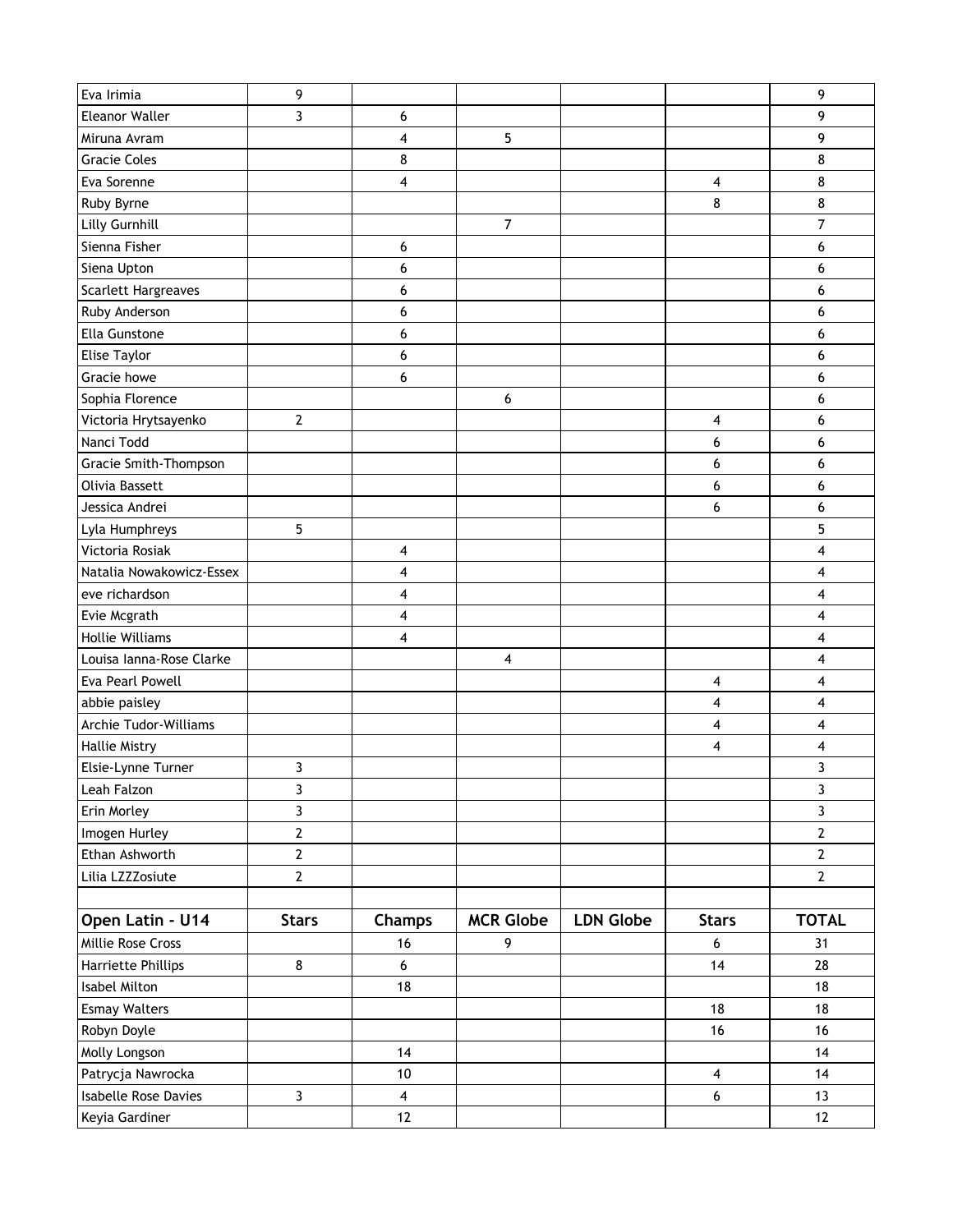| Hannah Bartholomew      |                | 4 |                | 8                       | 12                      |
|-------------------------|----------------|---|----------------|-------------------------|-------------------------|
| <b>Isabelle Blowers</b> |                |   |                | 12                      | 12                      |
| Abigail Care            | 3              |   | 8              |                         | 11                      |
| Erin Cadman             | 6              | 4 |                |                         | 10                      |
| Zara Blackshaw          |                |   |                | $10$                    | 10                      |
| Evie                    | 9              |   |                |                         | 9                       |
| Rhiannon Butler         | 3              | 6 |                |                         | 9                       |
| <b>Teigan Cottrell</b>  | 3              |   |                | 6                       | 9                       |
| Katherine Healey        | 3              |   |                | 6                       | 9                       |
| Martina Dainauskaite    |                | 4 |                | $\overline{\mathbf{4}}$ | $\bf 8$                 |
| Molly Thomas            | $\overline{7}$ |   |                |                         | $\overline{7}$          |
| Lily Bennett            |                |   | $\overline{7}$ |                         | 7                       |
| Cerys Bright            |                | 6 |                |                         | 6                       |
| Summer Henderson        |                | 6 |                |                         | 6                       |
| <b>Tilly Ellel</b>      |                | 6 |                |                         | 6                       |
| Samara                  |                | 6 |                |                         | 6                       |
| olivia vare             |                | 6 |                |                         | 6                       |
| Lily Pothecary          |                | 6 |                |                         | 6                       |
| Nancy Agnieszka Clark   |                |   |                | 6                       | 6                       |
| chloe turk              |                |   |                | 6                       | 6                       |
| Rosie Walker            |                |   |                | 6                       | 6                       |
| Freya Davies            |                |   |                | 6                       | 6                       |
| Isabella Muggridge      |                |   |                | 6                       | 6                       |
| Rose Donohue            |                | 4 |                |                         | 4                       |
| William Brown           |                | 4 |                |                         | $\overline{\mathbf{4}}$ |
| Lottie Halton           |                | 4 |                |                         | 4                       |
| Isabelle Allen          |                | 4 |                |                         | 4                       |
| Auguste Kalenkeviciute  |                | 4 |                |                         | 4                       |
| Eleonora Kostileva      |                | 4 |                |                         | 4                       |
| Mia woolley             |                | 4 |                |                         | 4                       |
| Isabelle Edwards        |                | 4 |                |                         | 4                       |
| Adrianna Pospai         |                | 4 |                |                         | 4                       |
| Autumn Hansford         |                |   |                | 4                       | $\overline{\mathbf{4}}$ |
| Megan Fuller            |                |   |                | 4                       | 4                       |
| Ekaterina Rotar         |                |   |                | $\overline{\mathbf{4}}$ | $\overline{\mathbf{4}}$ |
| <b>Holly Russell</b>    |                |   |                | $\overline{\mathbf{4}}$ | $\overline{\mathbf{4}}$ |
| Nevaeh Flores-Nunez     |                |   |                | $\overline{\mathbf{4}}$ | $\overline{\mathbf{4}}$ |
| Summer Yarnold          |                |   |                | $\overline{\mathbf{4}}$ | $\overline{\mathbf{4}}$ |
| Ana Erika Tudor         |                |   |                | $\overline{\mathbf{4}}$ | 4                       |
| Ella Gunstone           |                |   |                | $\overline{\mathbf{4}}$ | $\overline{\mathbf{4}}$ |
| Bracken Bishop-Clinton  |                |   |                | $\overline{\mathbf{4}}$ | $\overline{\mathbf{4}}$ |
| <b>Ellie Stainton</b>   |                |   |                | $\overline{\mathbf{4}}$ | 4                       |
| Poppy Moore             |                |   |                | $\overline{\mathbf{4}}$ | $\overline{\mathbf{4}}$ |
| Grace McKenna           |                |   |                | $\overline{\mathbf{4}}$ | $\overline{\mathbf{4}}$ |
| Emilia Buggie           | 3              |   |                |                         | 3                       |
| Kiera Feldon            | 3              |   |                |                         | $\overline{3}$          |
| Kinga Kurek             | 3              |   |                |                         | $\mathbf{3}$            |
| Grace Brown             | 3              |   |                |                         | $\overline{3}$          |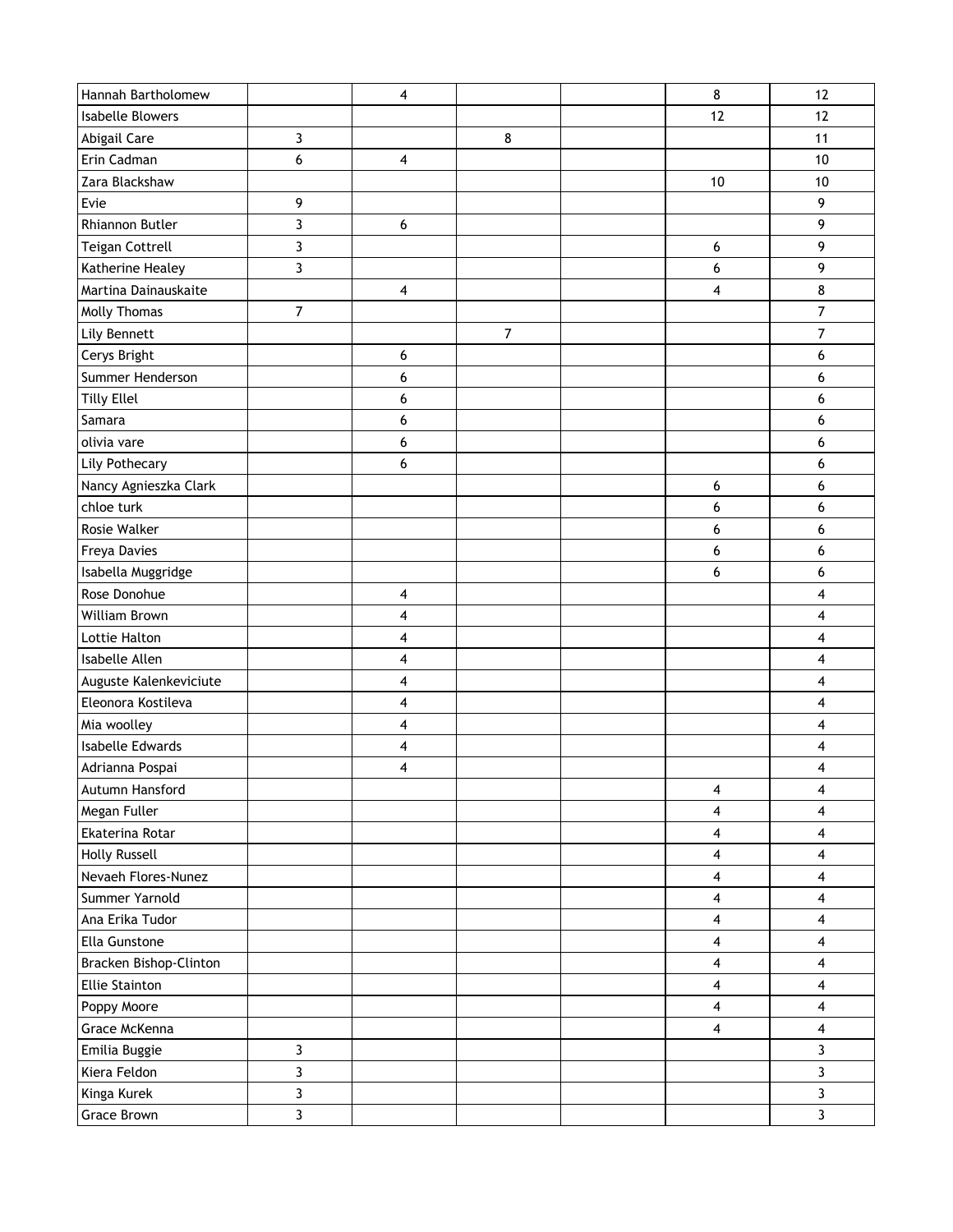| Open Latin - U16        | <b>Stars</b>   | <b>Champs</b>           | <b>MCR Globe</b>        | <b>LDN Globe</b> | <b>Stars</b>            | <b>TOTAL</b>            |
|-------------------------|----------------|-------------------------|-------------------------|------------------|-------------------------|-------------------------|
| Clarice Hartwell        |                | 14                      |                         |                  | 18                      | 32                      |
| Millie Rose Cross       |                | 10                      | 6                       |                  | 10                      | 26                      |
| Summer Rose-Denholme    |                |                         | 8                       |                  | 16                      | 24                      |
| Isabel Milton           |                | 16                      |                         |                  | 6                       | 22                      |
| <b>Bridget Tilley</b>   |                | 18                      |                         |                  |                         | 18                      |
| Harriette Phillips      | 6              | 4                       |                         |                  | 6                       | 16                      |
| Ella Freeman            |                | 8                       |                         |                  | 6                       | 14                      |
| <b>Esmay Walters</b>    |                |                         |                         |                  | 14                      | 14                      |
| Seren Prydderch         |                | 12                      |                         |                  |                         | 12                      |
| Freya Hawley            |                |                         |                         |                  | 12                      | 12                      |
| Amber poulter           | 3              | 4                       |                         |                  | $\overline{\mathbf{4}}$ | 11                      |
| Tallulah Wilkinson      | 9              |                         |                         |                  |                         | 9                       |
| Molly Thomas            | 3              | 6                       |                         |                  |                         | 9                       |
| <b>Isabelle Edwards</b> |                | 4                       | $\overline{5}$          |                  |                         | 9                       |
| Molly Longson           |                |                         | 9                       |                  |                         | 9                       |
| Jessica Emmanouel       | 3              |                         |                         |                  | 6                       | 9                       |
| Leah Dudley             | 8              |                         |                         |                  |                         | 8                       |
| Rhiannon Butler         | $\overline{2}$ | 6                       |                         |                  |                         | 8                       |
| Ffion mayho             |                | 8                       |                         |                  |                         | 8                       |
| Evie                    | $\overline{7}$ |                         |                         |                  |                         | $\overline{7}$          |
| Lily Bennett            |                | 4                       | 3                       |                  |                         | 7                       |
| <b>Carys Roberts</b>    |                | 4                       | 3                       |                  |                         | $\overline{7}$          |
| Dani Walsh              |                |                         | $\overline{7}$          |                  |                         | $\overline{7}$          |
| Katherine Healey        | 3              |                         |                         |                  | 4                       | 7                       |
| Olivia Benson           |                | 6                       |                         |                  |                         | 6                       |
| Jessica Curtis-Todd     |                | 6                       |                         |                  |                         | 6                       |
| Abigail Care            | $\mathbf{2}$   |                         | $\overline{\mathbf{4}}$ |                  |                         | 6                       |
| Hannah Bartholomew      |                |                         |                         |                  | 6                       | 6                       |
| Isa Islam               |                |                         |                         |                  | 6                       | 6                       |
| <b>Isabelle Blowers</b> |                |                         |                         |                  | 6                       | 6                       |
| Robyn Doyle             |                |                         |                         |                  | 6                       | 6                       |
| <b>Edward Farthing</b>  | 5              |                         |                         |                  |                         | 5                       |
| Honey Williams          |                | 4                       |                         |                  |                         | $\overline{\mathbf{4}}$ |
| William Brown           |                | 4                       |                         |                  |                         | 4                       |
| Cerys Bright            |                | $\overline{\mathbf{4}}$ |                         |                  |                         | $\overline{\mathbf{4}}$ |
| Patrycja Nawrocka       |                | 4                       |                         |                  |                         | $\overline{\mathbf{4}}$ |
| Samara                  |                | 4                       |                         |                  |                         | $\overline{\mathbf{4}}$ |
| Erin Williams           |                | $\overline{\mathbf{4}}$ |                         |                  |                         | $\overline{\mathbf{4}}$ |
| Mia woolley             |                | 4                       |                         |                  |                         | 4                       |
| Audrey Pospai           |                | 4                       |                         |                  |                         | 4                       |
| olivia vare             |                | $\overline{\mathbf{4}}$ |                         |                  |                         | $\overline{\mathbf{4}}$ |
| Bailey Jae Taylour      |                |                         |                         |                  | $\overline{\mathbf{4}}$ | $\overline{\mathbf{4}}$ |
| Nancy Agnieszka Clark   |                |                         |                         |                  | $\overline{\mathbf{4}}$ | 4                       |
| <b>Madison Hart</b>     |                |                         |                         |                  | $\overline{\mathbf{4}}$ | $\overline{\mathbf{4}}$ |
| Summer Yarnold          |                |                         |                         |                  | $\overline{\mathbf{4}}$ | $\overline{\mathbf{4}}$ |
| Ana Erika Tudor         |                |                         |                         |                  | $\overline{\mathbf{4}}$ | $\overline{\mathbf{4}}$ |